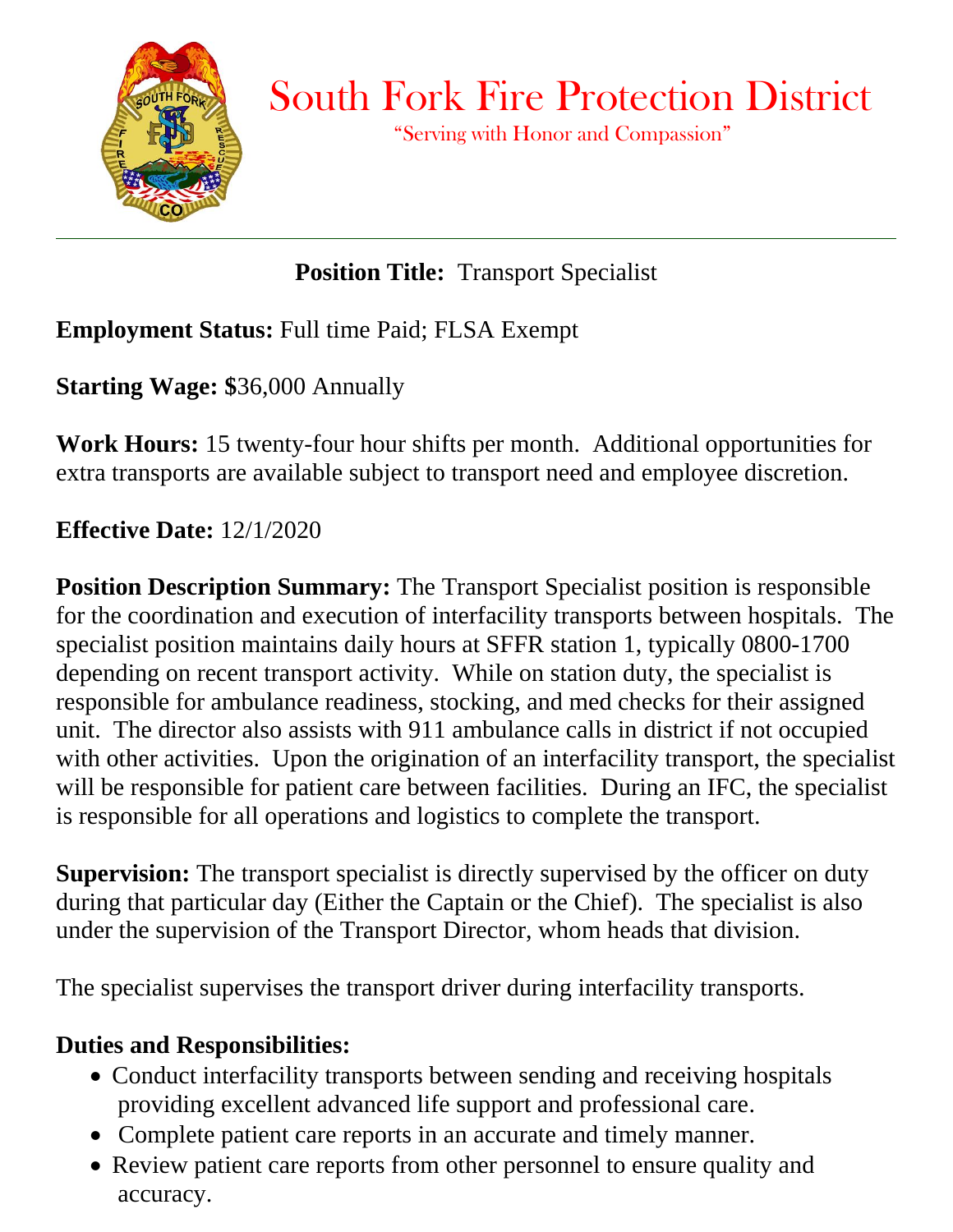### **Duties and Responsibilities Continued:**

- Participate in capital improvement projects with other SFFR staff and assist other members with station improvements.
- Respond to 911 calls within SFFR's district unless engaged in other transport activities.
- Ensure the security and accountability of medical supplies, ALS medications and follow established protocols for storage and record keeping.
- Become proficient with all equipment utilized in the performance of an interfacility transport.
- Perform weekly ambulance checks on assigned apparatus and ensure readiness of medical equipment.
- Other duties as assigned.

### **Required Qualifications:**

- Three years of experience working as a firefighter/EMT or any equivalent combination of experience and training that provides the skills and knowledge necessary.
- Possess a Colorado or National Registry EMT-I99 or EMT-P certification.
- Possess a current ACLS certification.
- Possess or obtain PALS certification.
- Current healthcare provider CPR certification.
- Haz-Mat Awareness certification.
- Possess or obtain ICS 100, 200, 700, and 800.
- High school diploma or GED.
- Valid driver's license.
- Minimum 21 years of age.

## **Highly Desirable Qualifications:**

- Associates or Bachelor's degree.
- ICS 300 and 400 certifications.
- Haz-Mat Operations certification.